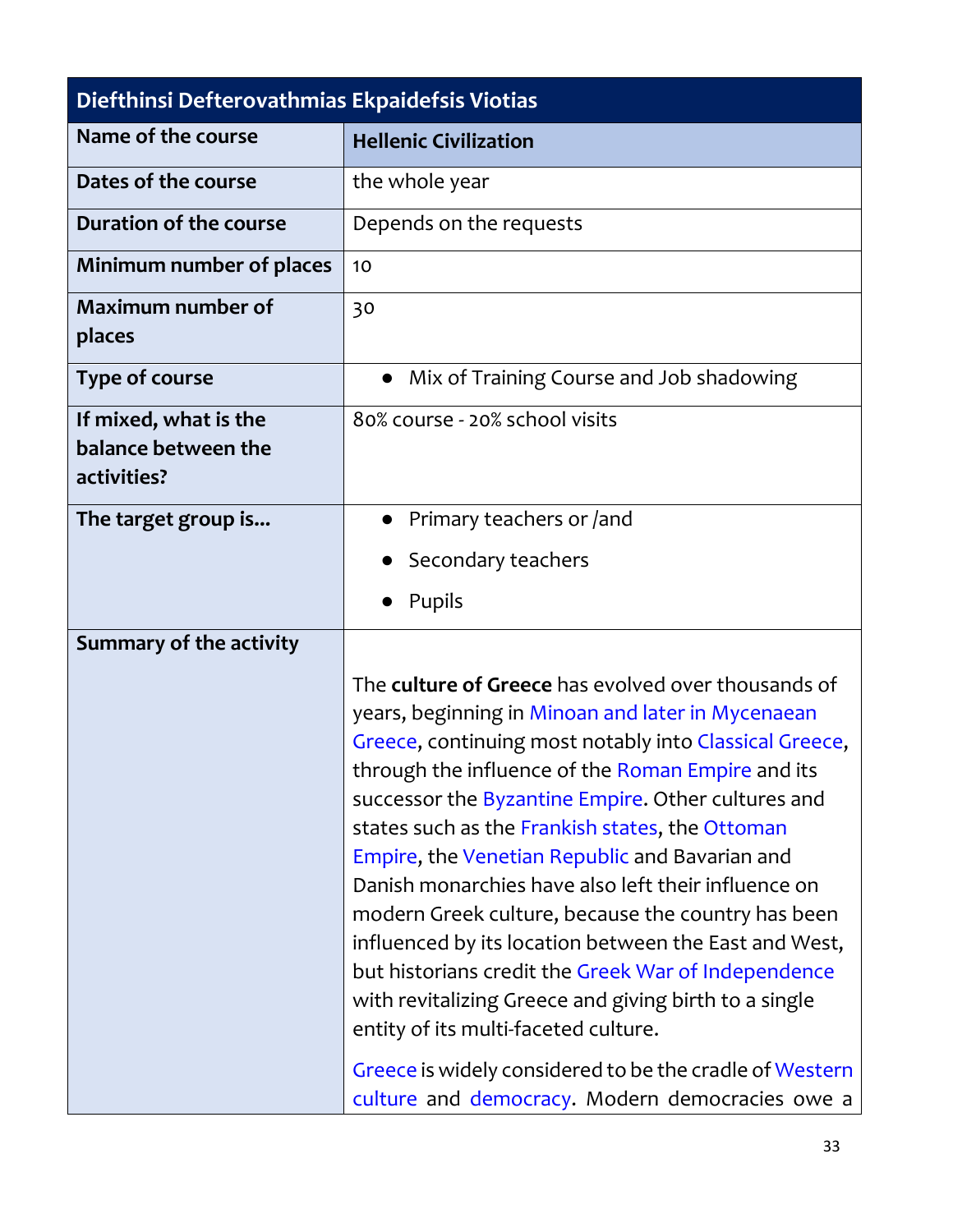|                                      | debt to Greek beliefs in government by the people, trial<br>by jury, and equality under the law. The ancient Greeks<br>pioneered in many fields that rely on systematic<br>thought, including biology, geometry, history,<br>philosophy, and physics. They introduced<br>such<br>important literary forms as epic and lyric poetry,<br>history, tragedy, and comedy. In their pursuit of order<br>and proportion, the Greeks created an ideal of beauty<br>that strongly influenced Western art.                                                                                                                                                                                                                                                                                                                                                                                                                                                |
|--------------------------------------|-------------------------------------------------------------------------------------------------------------------------------------------------------------------------------------------------------------------------------------------------------------------------------------------------------------------------------------------------------------------------------------------------------------------------------------------------------------------------------------------------------------------------------------------------------------------------------------------------------------------------------------------------------------------------------------------------------------------------------------------------------------------------------------------------------------------------------------------------------------------------------------------------------------------------------------------------|
|                                      | Tradition, music, language, food, theatre and<br>literature are the major composites of the culture in<br>Greece and constitute the base for those who wish to<br>take part in this course.                                                                                                                                                                                                                                                                                                                                                                                                                                                                                                                                                                                                                                                                                                                                                     |
| Objectives, skills &<br>competencies | Content and pedagogical skills to deliver the content:<br>classical civilization qualifications and<br>$\bullet$<br>reorganization of their excellence as intellectual<br>preparation for adult life and school community.<br>Experience the idea of democracy in everyday<br>life.<br>Ancient Greeks were the first who established<br>the ideas of rights and responsibilities, through<br>this project<br>participants can connect these ideas with the<br>corresponding ones of their own country and<br>develop good<br>• practices for school life.<br>Recognize the importance of family life and<br>sincere relationships.<br>The inspired past of Greece can help them look<br>forward.<br>Knowledge of arts, drama and philosophy.<br>The modern way of living in Greece, which<br>includes religion and tradition, is tightly<br>connected with living in nature and the open air.<br>The participants can develop sensitivity about |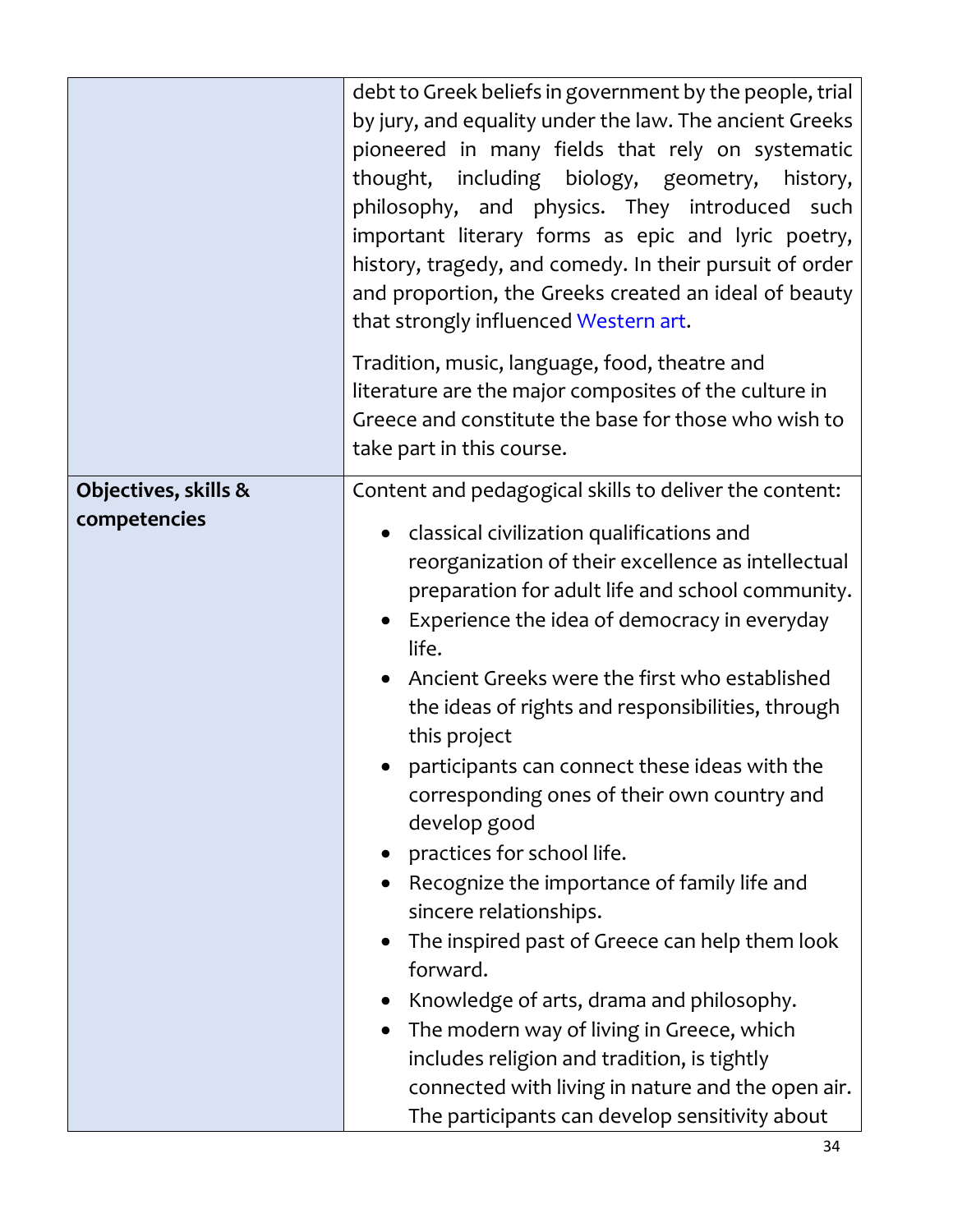|                                     | environment and be aware of alternative<br>approach of nature. They can also develop their<br>sense of belonging to a community.<br>• Obtain knowledge and develop skills to<br>understand the meaning of well-being in<br>everyday life.<br>project participants can develop activities<br>connected with drama, dramatization, role-<br>playing, creative writing, which can be<br>intergraded in the curriculum. |
|-------------------------------------|---------------------------------------------------------------------------------------------------------------------------------------------------------------------------------------------------------------------------------------------------------------------------------------------------------------------------------------------------------------------------------------------------------------------|
| <b>Schedule - brief description</b> | Accommodation                                                                                                                                                                                                                                                                                                                                                                                                       |
|                                     | Levadia: hotel in the city centre (6 nights)                                                                                                                                                                                                                                                                                                                                                                        |
|                                     | <b>Sunday Evening: Arrive Levadia</b>                                                                                                                                                                                                                                                                                                                                                                               |
|                                     | Monday-Get to know each other and the place                                                                                                                                                                                                                                                                                                                                                                         |
|                                     | Ice-breaking games                                                                                                                                                                                                                                                                                                                                                                                                  |
|                                     | Training: Democracy and Citizenship: Then and Now,                                                                                                                                                                                                                                                                                                                                                                  |
|                                     | Evening: Group farewell dinner                                                                                                                                                                                                                                                                                                                                                                                      |
|                                     | Tuesday-Training: Drama and theatre Evening: Free                                                                                                                                                                                                                                                                                                                                                                   |
|                                     | Wednesday-The evolution of Modern Greek<br>language and literature, Evening: Group farewell<br>dinner                                                                                                                                                                                                                                                                                                               |
|                                     | Thursday- Greek diet/food - Music from antiquity to<br>today                                                                                                                                                                                                                                                                                                                                                        |
|                                     | <b>Friday</b> - Tradition: Traditional shadow theatre, Social<br>and                                                                                                                                                                                                                                                                                                                                                |
|                                     | economic impact of festivals and holidays, Cultural<br>Elements of Life in Greek villages and towns.                                                                                                                                                                                                                                                                                                                |
|                                     | Evening: Group farewell dinner                                                                                                                                                                                                                                                                                                                                                                                      |